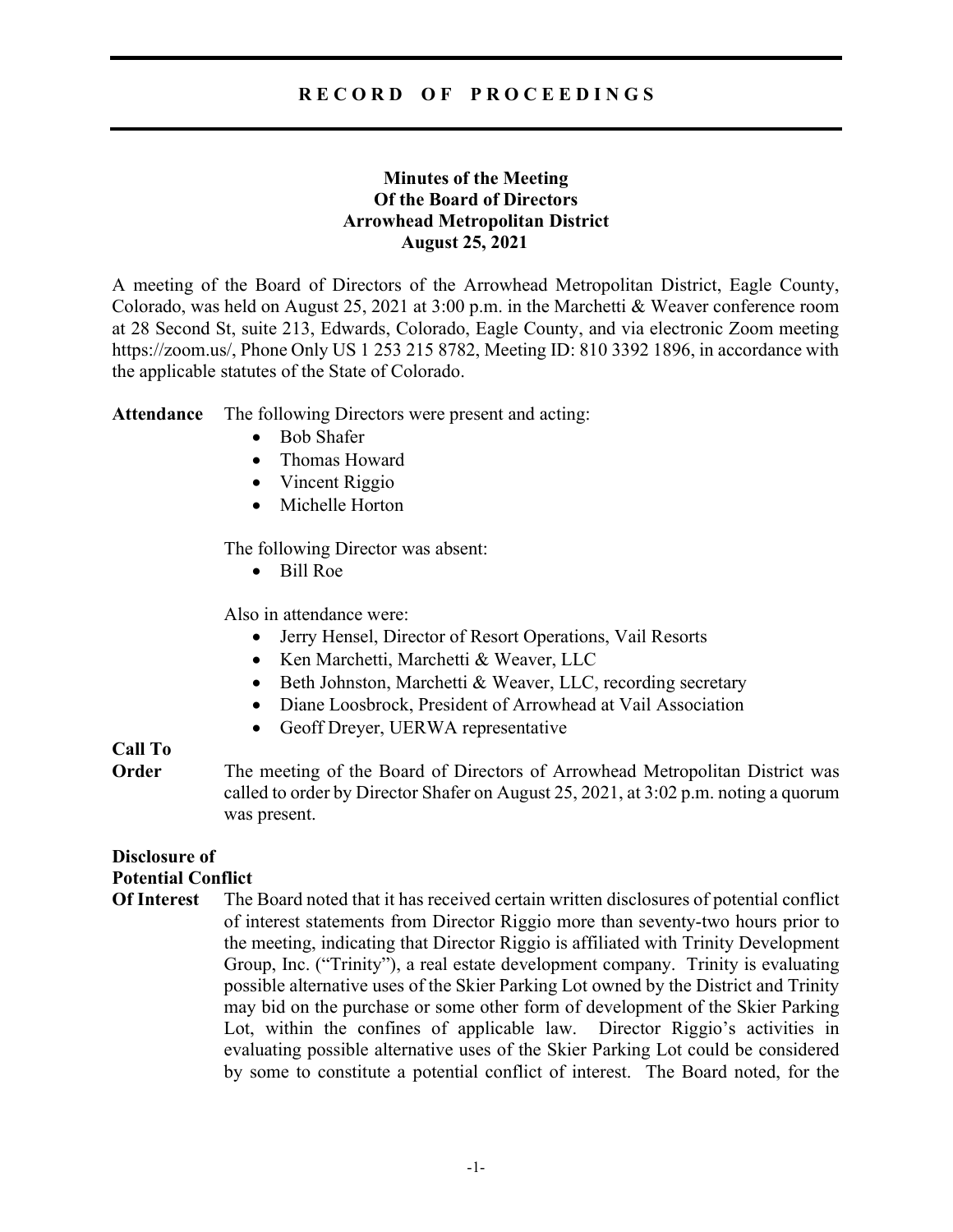# RECORD OF PROCEEDINGS

| Arrowhead Metropolitan District Board of Directors August 25, 2021 Meeting Minutes |                                                                                                                                                                                                                                                                                                                                                                                                                                                                   |
|------------------------------------------------------------------------------------|-------------------------------------------------------------------------------------------------------------------------------------------------------------------------------------------------------------------------------------------------------------------------------------------------------------------------------------------------------------------------------------------------------------------------------------------------------------------|
|                                                                                    | record, that this disclosure is restated at this time with the intent of fully complying<br>with laws pertaining to potential conflicts of interest.                                                                                                                                                                                                                                                                                                              |
| Consideration<br>Of Agenda                                                         | There were no changes to the agenda. Director Shafer explained that a timed<br>agenda would be used following the discussion at last month's meeting.                                                                                                                                                                                                                                                                                                             |
| <b>Minutes</b>                                                                     | The Board reviewed the minutes included in the Board packet and by motion duly<br>made and seconded, it was unanimously                                                                                                                                                                                                                                                                                                                                           |
|                                                                                    | <b>RESOLVED</b> to approve the minutes of the July 25, 2021 meeting as<br>presented.                                                                                                                                                                                                                                                                                                                                                                              |
| <b>Accounts</b><br>Payable                                                         | Ms. Johnston confirmed that an updated accounts payable list was emailed to the<br>Board prior to the meeting. The Board reviewed the updated Accounts Payable list<br>and by motion duly made and seconded, it was unanimously                                                                                                                                                                                                                                   |
|                                                                                    | <b>RESOLVED</b> to approve the updated Accounts Payable list as presented.                                                                                                                                                                                                                                                                                                                                                                                        |
| <b>Officers</b>                                                                    | Mr. Marchetti explained that the District never appointed a new secretary<br>following the resignation of Mr. Svoboda. Following discussion, and by motion<br>duly made and seconded, it was unanimously                                                                                                                                                                                                                                                          |
|                                                                                    | <b>RESOLVED</b> to elect the following officers:<br>President/Chairman<br>Robert Shafer<br>Michelle Horton<br>Secretary<br>William Roe<br>Treasurer<br>Vincent Riggio<br>Asst Secretary/Asst Treasurer<br>Thomas Howard<br><b>Asst Secretary/Asst Treasurer</b>                                                                                                                                                                                                   |
| <b>Action List</b>                                                                 | The Board reviewed the action list in the packet and asked Management to update<br>as discussed.                                                                                                                                                                                                                                                                                                                                                                  |
| <b>UERWA</b><br><b>Update</b>                                                      | Mr. Dreyer reviewed the following for UERWA:<br>Stream flows were normal after rains in July and early August however<br>$\bullet$<br>since have fallen back down.<br>There are two requests to UERWA for unallocated water, one for a carwash<br>٠<br>in Edwards and another for a new development in Avon.<br>The Homestake Exchange allows water to be released from Wolford<br>$\bullet$<br>Reservoir so that a credit balance of water is held in Homestake. |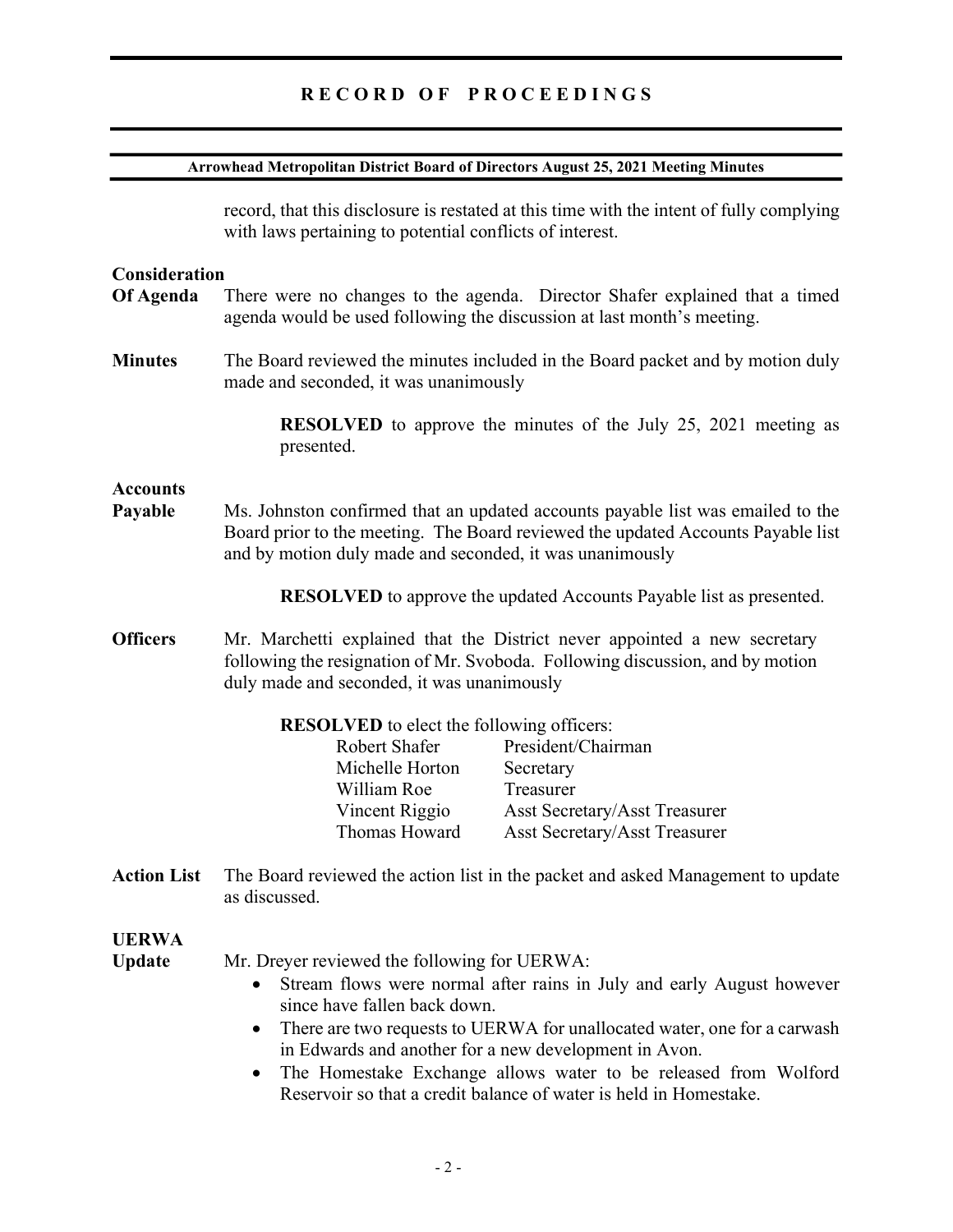## R E C O R D O F P R O C E E D I N G S

#### Arrowhead Metropolitan District Board of Directors August 25, 2021 Meeting Minutes

- The Traer Creek tank construction is expected to be complete by end of October.
- There is no update on the consolidation at this time but a communication will be sent to the Board is something significant comes up.

AVA Update Ms. Loosbrock reviewed the following activity for Arrowhead at Vail Association:

- The Town Hall meeting went well with good attendance and good information disseminated.
- The Vail Resorts race went well with no homeowner complaints. They have asked Arrowhead to consider hosting a burro race in the future.
- The email initiative was successful.
- Working with Vail Resorts to provide year round use of Broken Arrow restrooms.
- Approved cost share with Country Club of the Rockies for hardscape improvements.
- New initiatives with Fresh Tape Media and legal to use Arrowhead Village as DBA instead of Arrowhead at Vail. All social media using new name is secured.
- Rediscover Arrowhead activities to assist people with learning all that Arrowhead offers.

Director Riggio inquired about the missing Ute trail directional sign and Ms. Loosbrock reported it was being replaced.

### Roundabout

Update Director Shafer gave a recap of the committee meeting on August 6. There was general discussion on location of the roundabout and construction of a sidewalk from east to west Arrowhead including a crosswalk with flashing pedestrian lights across Highway 6. Alpine Engineering is working on a cost estimate for the sidewalk and next steps is to vet the options for a roundabout or sidewalk.

# Bond

Refunding Director Horton explained the District could lock in rates earlier than December and reviewed the costs and paying double interest if the new Bonds closed into escrow in September. Director Horton recommended that the Board move forward on the closing as soon as possible to lock in the best rates. General discussion continued on the Bond Counsel engagement letter included in the packet, the rates received from Chase bank for a refinancing similar to the 2019 bonds, and foregoing the request for proposals to multiple banks. Following discussion and upon motion duly made and seconded, it was unanimously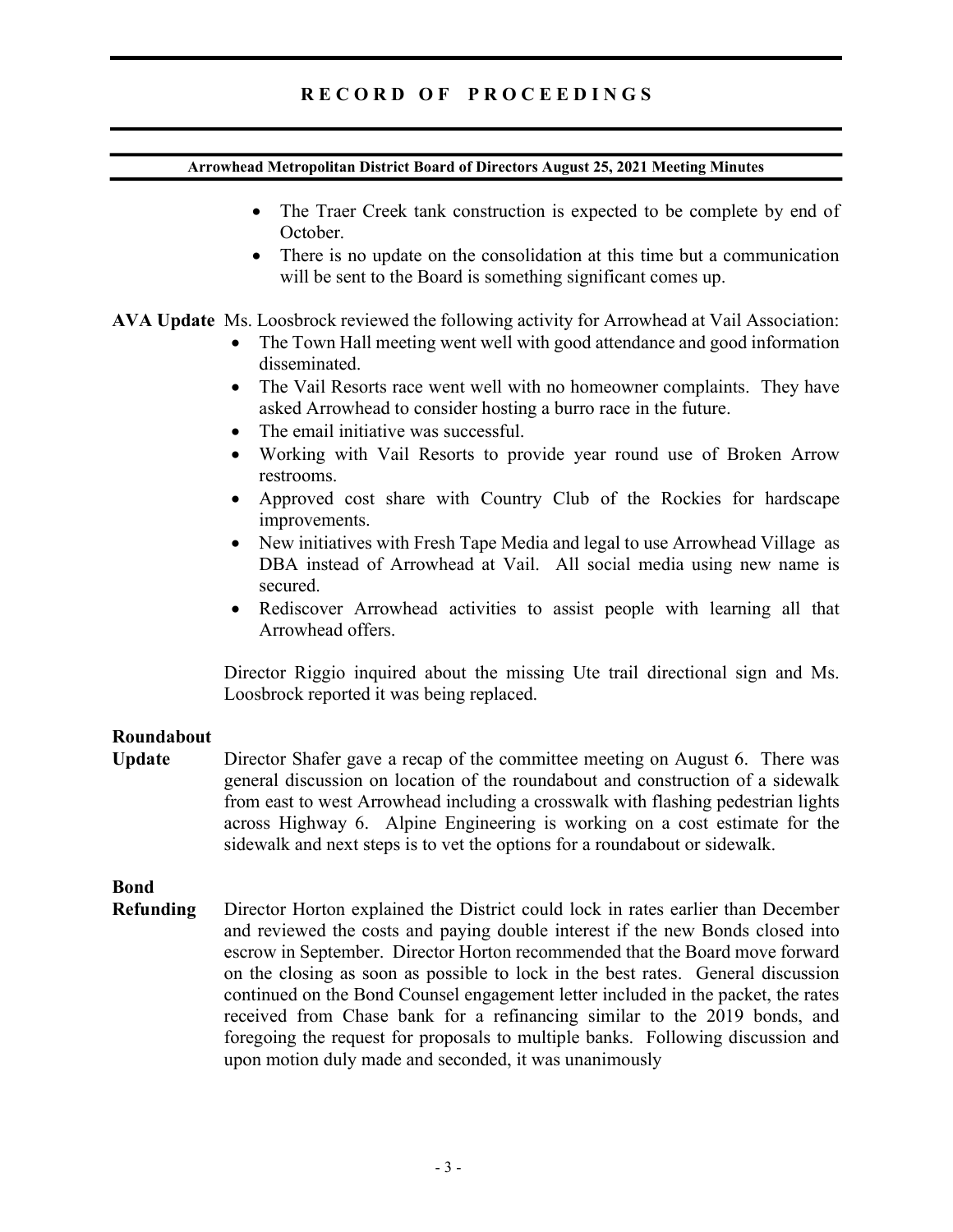# R E C O R D O F P R O C E E D I N G S

#### Arrowhead Metropolitan District Board of Directors August 25, 2021 Meeting Minutes

RESOLVED to approve the Bond Counsel Services Engagement letter from Dinsmore & Shohl, LLP; and.

FURTHER RESOLVED to proceed with Chase Bank for initiating the Bonds.

### **Operations**

Report Mr. Hensel reported:

- Cresta Road signage is installed.
- Speed humps for Cresta Road are received and will be installed this week.
- Homeowner letter regarding changes to Cresta Road went out a couple weeks ago and five responses have been received, two of which were negative.
- Storm drain cleaning has been postponed.
- Six signs for approaching trails are in process.

There was general discussion on reviewing the notes from prior meetings to determine other safety measures such as mirrors, flashing lights, and identifying other areas for speed hump installation.

### Financial

Statements Mr. Marchetti reviewed the financial statements included in the packet noting that the forecast was updated in preparation for the 2022 budget and sales tax was still coming in strong. The Board requested that Management research the home improvement collections in regard to the Country Club of the Rockies remodel project.

> Ken reviewed the Fund Balance comparison and Long Range Plan for Road Overlay costs for 2022-2036 included in the packet. He explained that the expedited plan had a higher initial outlay and some years with no overlay costs and that the original plan had less initial outlay but every year there were costs. Both assumed that the mill levy would drop from 15.5 to 10.074 at the same rate. The fund balance for the expedited plan is anticipated to be higher based on the assumption that inflation will be higher than interest rates over the time period. There was general discussion on both plans and the benefits of having the road overlays done more quickly. Mr. Hensel noted that the roads were inspected every year for damage and either plan would be adjusted as necessary. The Board requested that Management use the Expedited plan for the 2022 Budget.

#### Transportation

Update Director Howard gave an update on the transportation agreement discussions and that Vail Resorts' goal is to provide the same level of service hours as 2019. Additional items for consideration for 2021-22 based on the survey responses: